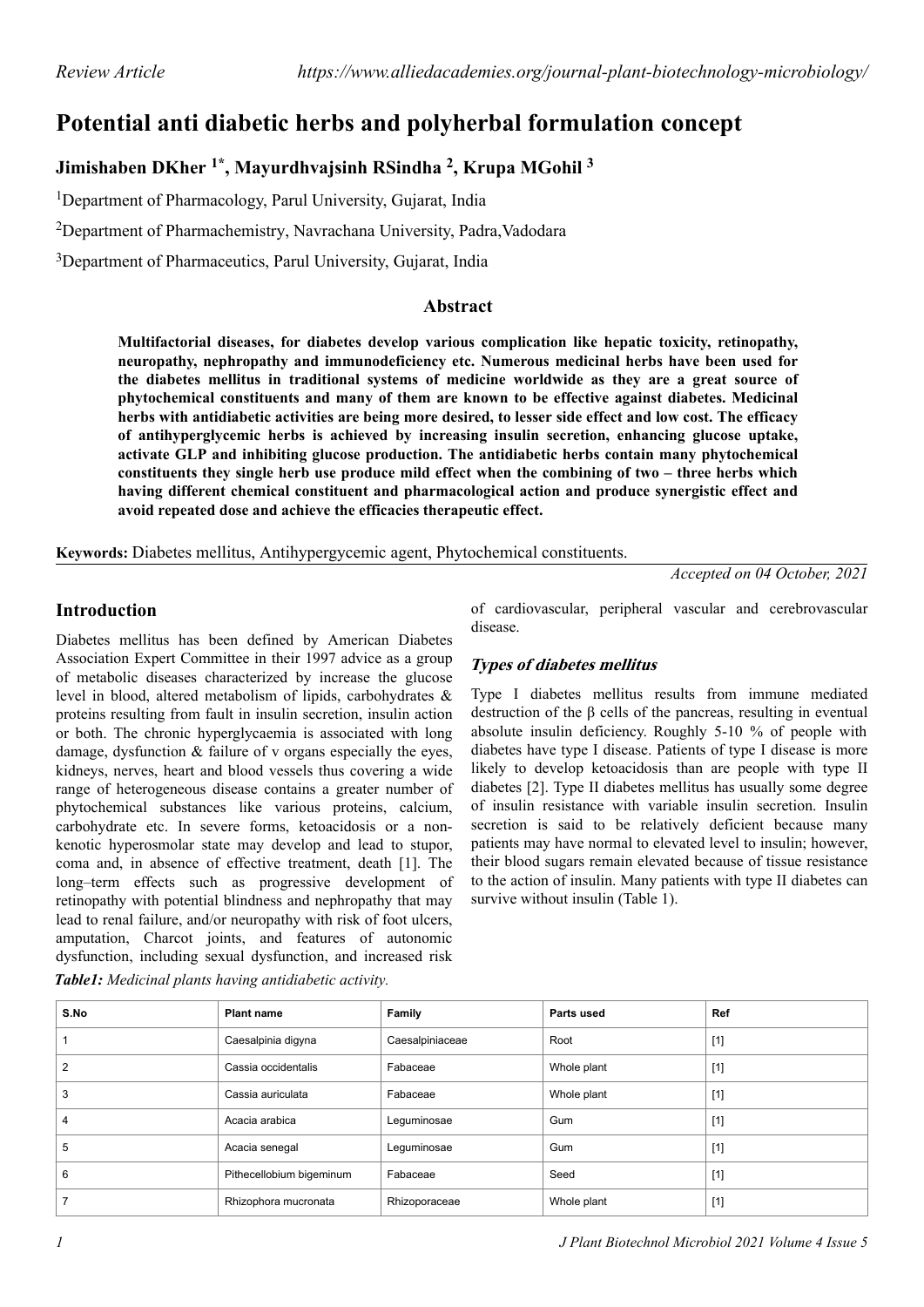| Citation: DKher J, RSindha M, MGohil K Potential anti diabetic herbs and polyherbal formulation concept J Plant Biotechnol Microbiol |
|--------------------------------------------------------------------------------------------------------------------------------------|
| $2021; 4(5): 1-4.$                                                                                                                   |

| 8  | Kandelia rheedei          | Rhizoporaceae       | bark              | $[1]$ |
|----|---------------------------|---------------------|-------------------|-------|
| 9  | Eugenia jambolana         | Myertaceae          | Seed              | $[1]$ |
| 10 | Casearia escalenta        | Salicaceae          | Root              | $[1]$ |
| 11 | Pterocarpus marsuupium    | Fabaceae            | Wood              | $[1]$ |
| 12 | Glycyrrhiza glabra        | Leguminosae         | Root              | $[1]$ |
| 13 | Casearia escalenta        | Salicaceae          | Root, stem        | $[1]$ |
| 14 | Syzygium cumini           | Myrtaceae           | Seed,bark         | $[1]$ |
| 15 | Asparagus racemosus       | Asparagaceae        | Whole plant       | $[1]$ |
| 16 | Boerharia diffusa         | Nyctaginaceae       | Leaf              | $[1]$ |
| 17 | Sphaeranthus indicus      | Asteraceae          | Whole plant       | $[1]$ |
| 18 | Tinospora cordifolia      | Menispermaceae      | Stem, roots       | $[1]$ |
| 19 | Swetia chirata            | Gentianaceae        | Bark,leaf         | $[1]$ |
| 20 | Stevia rebudiana          | Asteraceae          | Leaf              | $[1]$ |
| 21 | Tribulus terrestris       | Zygophyllaceae      | Leaf, Fruit       | $[1]$ |
| 22 | Phyllanthus amarus        | Phyllanthaceae      | Leaf              | $[1]$ |
| 23 | Gmelina arborea           | Verbenaceae         | Fruit, bark       | $[1]$ |
| 24 | Gossypium herbaceum       | Malvaceae           | Leaf, seed        | $[1]$ |
| 25 | Berberis aristata         | Berberidaceae       | Bark, stem, root  | $[1]$ |
| 26 | Aloe vera                 | Asphodelaceae       | Juice             | $[1]$ |
| 27 | Commiphora wightii        | <b>Burrseraceae</b> | Gum               | $[1]$ |
| 28 | Ocimum sanctum            | Lamiaceae           | Leaf              | $[1]$ |
| 29 | Abutilon indicum          | Malvaceae           | Whole plant       | $[1]$ |
| 30 | Rumex maritimus           | Polygonaceae        | Aerial parts      | $[1]$ |
| 31 | Coccinia Indica           | Cucurbitaceae       | Fruit, Leaf       | $[1]$ |
| 32 | Emblica officinalis       | Phyllanthaceae      | Fruit, Leaf, Root | $[1]$ |
| 33 | Aegle marmelos            | Rutaceae            | Fruit             | $[1]$ |
| 34 | Limonia acidissimia       | Rutaceae            | Stem bark,        | $[1]$ |
|    |                           |                     | Fruit             |       |
| 35 | Ceratonia siliqua         | Fabaceae            | Seed              | $[1]$ |
|    |                           |                     | Leaf              |       |
| 36 | Pinus sylvestris          | Pinaceae            | Bark              | $[1]$ |
| 37 | Glycine max               | Fabaceae            | Seed              | $[1]$ |
| 38 | Pisum sativum             | Fabaceae            | pericarp of pods  | $[1]$ |
| 39 | Bougainvillea glabra      | Nyctaginaceae       | Flower,           | $[1]$ |
|    |                           |                     | Leaf              |       |
| 40 | Bougainvillea spectabilis | Nyctaginaceae       | Flower            | $[1]$ |
| 41 | Scclerocarrya birrea      | Anacardiaceae       | Stem bark         | $[1]$ |
| 42 | Annona squamosa           | Annonaceae          | Root              | $[1]$ |
| 43 | Polyalthia longifolia     | Annonaceae          | Bark              | $[1]$ |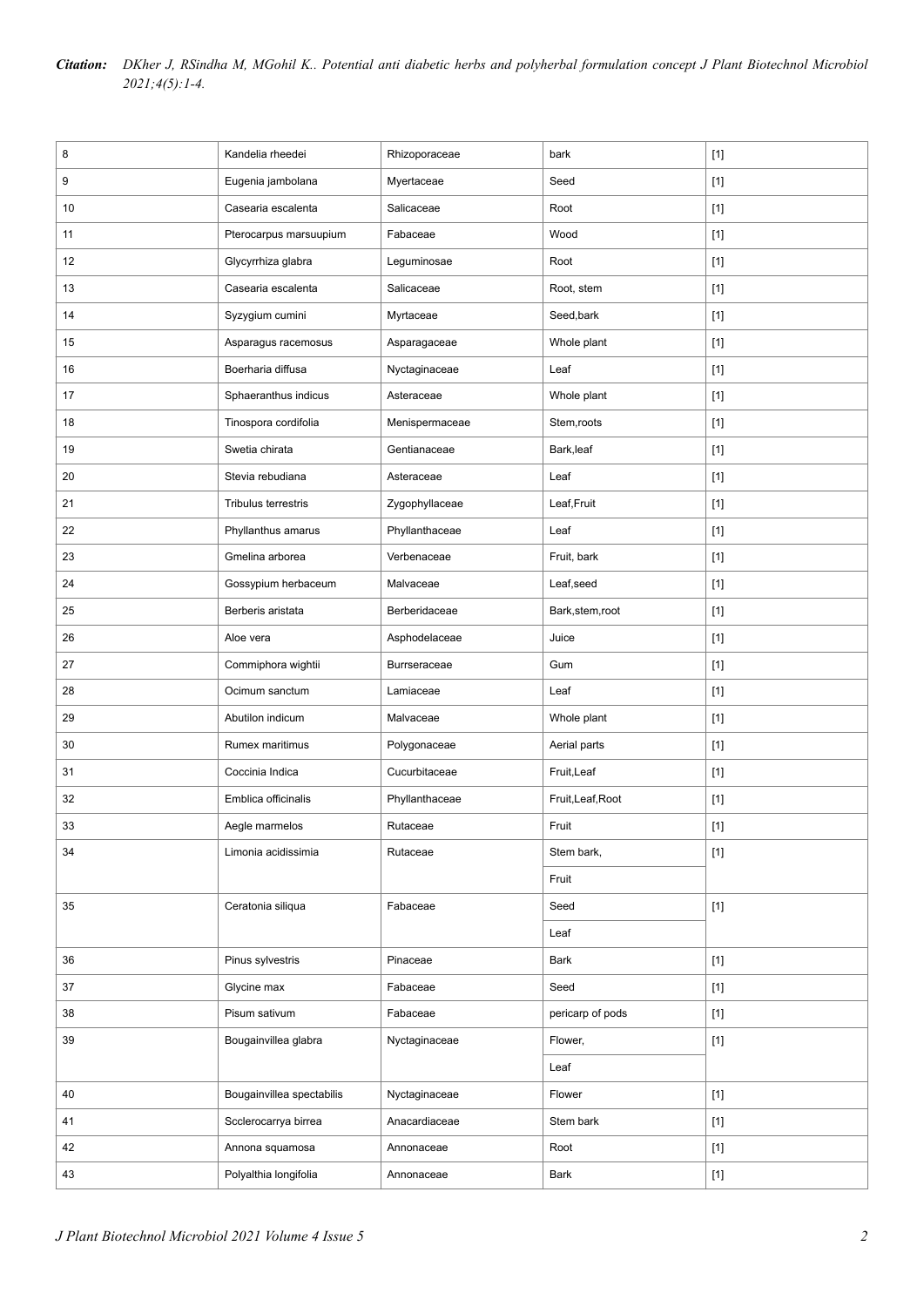| 44 | Ferula asfoetida          | Umbbelliferae    | Resin                       | $[1]$ |
|----|---------------------------|------------------|-----------------------------|-------|
| 45 | Cathranthus roseus        | Apoocynaceae     | Leaf                        | $[1]$ |
| 46 | Ichnocarpus frutescene    | Apocynaceae      | Leaf                        | $[1]$ |
| 47 | Acanthopanax senticosus   | Araliaceae       | Stem bark                   | $[1]$ |
| 48 | Caralluma sinaica         | Apocynaceae      | Root, aerial parts          | $[1]$ |
| 49 | Terminalia bellerica      | Combretaceae     | Fruits                      | $[1]$ |
| 50 | Costus speciosus          | Costaceae        | Rhizome                     | $[1]$ |
| 51 | Vacccinium bracteatum     | Ericaceae        | Leaf                        | $[1]$ |
| 52 | Jatropha curcas           | Euphorbiaceae    | Leaf                        | $[1]$ |
| 53 | Secrinega virosa          | Phyllanthaceae   | Leaf                        | $[1]$ |
| 54 | Trigonella foenum graecum | Fabaceae         | Seed, leaf                  | $[1]$ |
| 55 | Zingiber officinale       | Zingiberaceae    | Rhizome                     | $[1]$ |
| 56 | Momardica charatina       | Cucurbitaceae    | Ripe and Unripe Fruit, Leaf | $[1]$ |
| 57 | Senna auriculata          | Caesalpinioideae | Leaf                        | $[1]$ |
| 58 | Ougeinia aojeinensis      | Fabaceae         | <b>Bark</b>                 | $[1]$ |
| 59 | Cinnamonum zeylanicum     | Lauraceae        | <b>Bark</b>                 | $[1]$ |
| 60 | Allium cepa               | Amaryllidaceae   | Fruit                       | $[1]$ |
| 61 | Strychonous potatorum     | Loganiaceae      | Whole plant                 | $[1]$ |
| 62 | Adansonnia digitata       | Malvaceae        | Stem bark                   | $[1]$ |
| 63 | Acorus calamus            | Acoraceae        | Rhizome                     | $[1]$ |
| 64 | Cassia glauca             | Fabaceae         | Bark, leaf                  | $[1]$ |

## **Literature Review**

### **Momordica charantia**

Momordica charantia are also called as vegetable insulin. It conatin various phytochemical constituents like polypeptide-p, Momordicoside S, Momordicoside T, conjugated linolenic acid, linoleic acid, conjugated linoleic acid, karavilagenine E, Oleanolic acid, Trehalose, Momordin and 9c, 11t, 13t conjugated linolenic acid. Different chemical constituents having a different pharmacological action to inscrease the insulin level and decrease the blood glucose level via utilization of glucose. Momordica charantia ethanol extract having more amount of saponin fraction and cucurbitane triterpenoids like, momordicine I, momordicine II, 3 hydroxycucurbita-5,24-dien-19-al-7,23-di-O-glucopyranoside, and kuguaglycoside G are increase the insulin secretion in vitro and in vivo model.The Momordica charantia contain protein parts which having potential antioxidant properties and activate the GLUT4 transporter potentiate the glucose uptake.It contains the Oleanolic acid which prevents cartilage degeneration in diabetic mice via PPARγ associated mitochondrial stabilization. Tinospora cordifolia are highly appreciated in ayurveda for curing most all dieasease.It contains Alkaloids like Magnoflorine,Isocolumbin,Tembetarine,Berberine,trtahydopal

matine and Glycoside like syringing,tinocordiside,Cordifolioside A. The aqueous extract of Tinospora cordifolia stem are the b-cell regenerative efficacy in pancreases to increase the secretion of insulin.It contains berberine which Modulation of glucagon-like peptide-1 release by In vivo and in vitro studies. It contains Borapetoside C which improves insulin sensitivity in diabetic rats.The alkaloid which is decrease the blood glucose level [3].

The Magnoflorine from Tinospora cordifolia stem inhibits aglucosidase in rats.Trigonella foenum graecum seeds are contains more amount of 4-hydroxisoleucine.4 hydroxisoleucine nonproteinogenic aminoacid is the potent antidiabitic properties.Its stimulating glucose dependent insulin secreation from pancreatic β cell ,reduced hepatic and renal glucose-6-phosphate and fructose-1,6 biphosphatase,direct stimulating effect on β cell function ,inhibiting α-amylase enzyme and reduced insulin resistance in muscle and liver by activating insulin receptor associate phosphoinositide 3 kinase activities [4]. Trigonella foenum graecum seeds are contains Galactomannan polysaccharide. Its glucose uptake by peripheral cells and tissue, increase in glycogen content in liver and increase glycogenesis and decrease in glcogenolysis. Trigonella foenum graecum seeds are contains Trigonelline alkaloid which improvement in hepatic and muscle glucogen content.Stevia rebudiana having the sweetening properties and